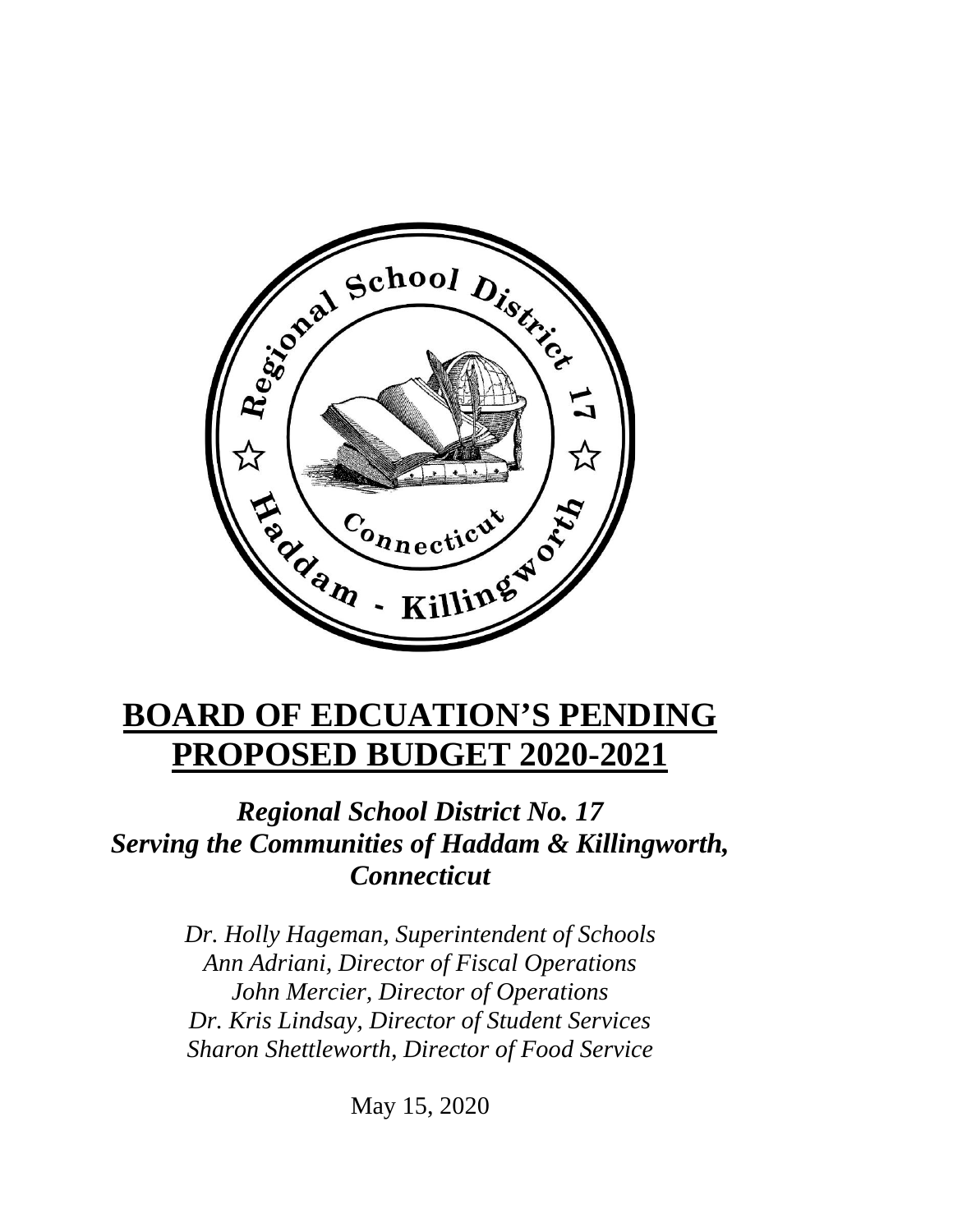### **REGIONAL SCHOOL DISTRICT No. 17 Haddam & Killingworth, Connecticut**

#### **BOARD OF EDUCATION**

*Suzanne Sack, Board Chair Peter Sonski, Vice Chair Eileen Blewett, Treasurer Jennifer Favalora, Secretary Brenda Buzzi Joel D'Angelo Shawna Goldfarb Gerry Matthews Joanne Nesti Nelson Rivera Kathleen Zandi*

#### **CENTRAL OFFICE ADMINISTRATION**

*Dr. Holly Hageman, Superintendent of Schools Ann Adriani, Director of Fiscal Operations John Mercier, Director of Operations Dr. Kris Lindsay, Director of Pupil Services Sharon Shettleworth, Director of Food Service*

#### **BUILDING PRINCIPALS**

*Donna Hayward, Haddam Killingworth High School Dolores Bates, Haddam Killingworth Middle School Eric Larson, Haddam Killingworth Intermediate School Dennis Reed, Killingworth Elementary Brienne Whidden, Burr District Elementary*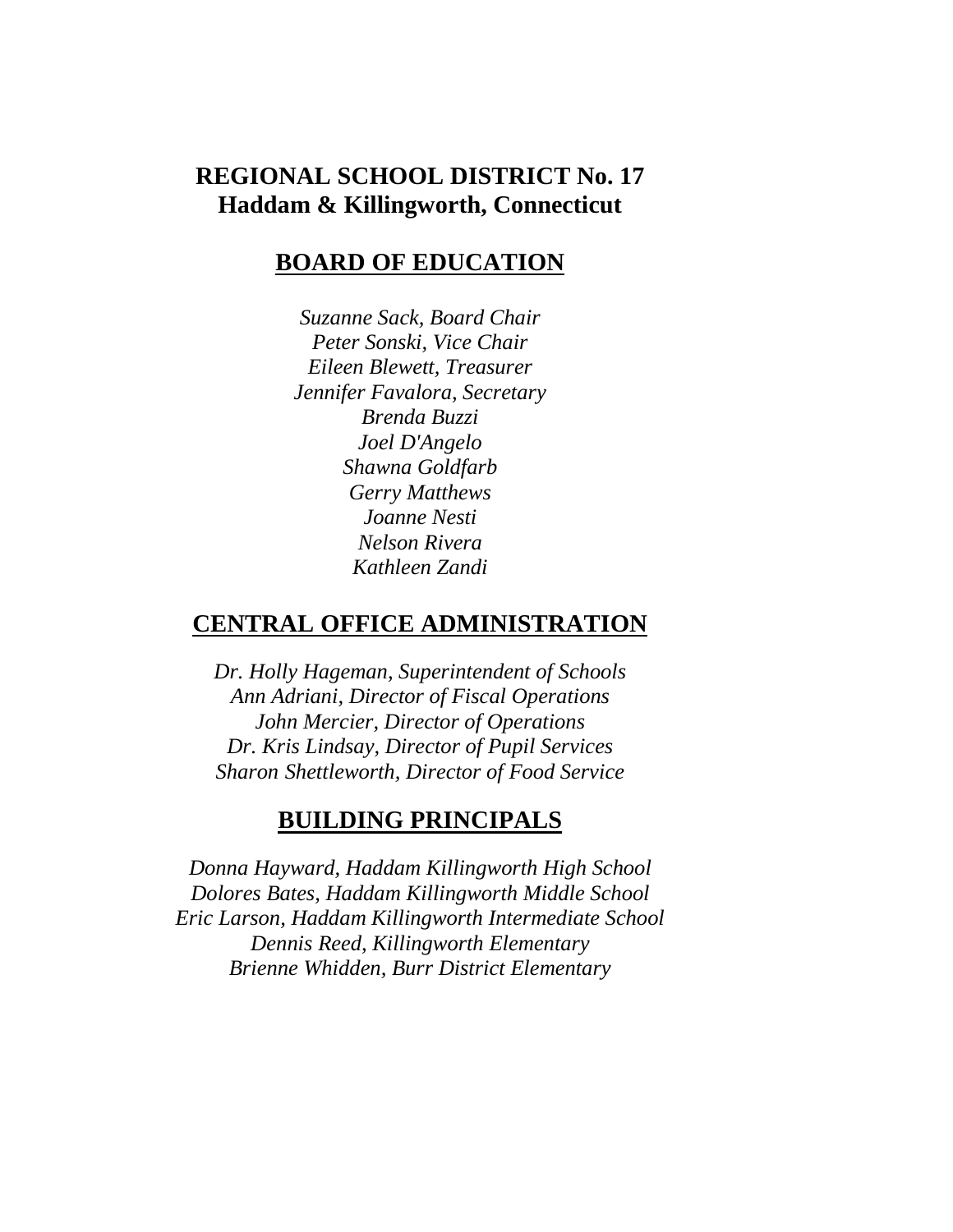# **BOARD OF EDUCATION'S PENDING PROPOSED BUDGET 2020-2021 SUMMARY OF TOTAL REQUEST**

|                             | 2020-2021       | 2019-2020       | <b>Change</b>      | $\frac{6}{9}$ |
|-----------------------------|-----------------|-----------------|--------------------|---------------|
| Gross Budget                | \$41,887,638.40 | \$42,348,913.52 | $(\$461,275.12)$   | $-1.09\%$     |
| Revenue                     | \$1,114,159.05  | \$940,860.69    | \$173,298.36       | 18.42%        |
| <b>Net Budget</b>           | \$40,773,479.35 | \$41,408,052.83 | $(\$634,573.48)$   | $-1.53\%$     |
|                             | $30 - Jun-19$   | $30 - Jun-18$   | <b>Change</b>      | $\frac{6}{9}$ |
| <b>Audited Fund Balance</b> | \$1,044,909.00  | \$643,858.00    | \$401,051.00       | 62.29%        |
| <b>Town Assessment</b>      | \$39,728,570.35 | \$40,764,194.83 | $(\$1,035,624.48)$ | $-2.54\%$     |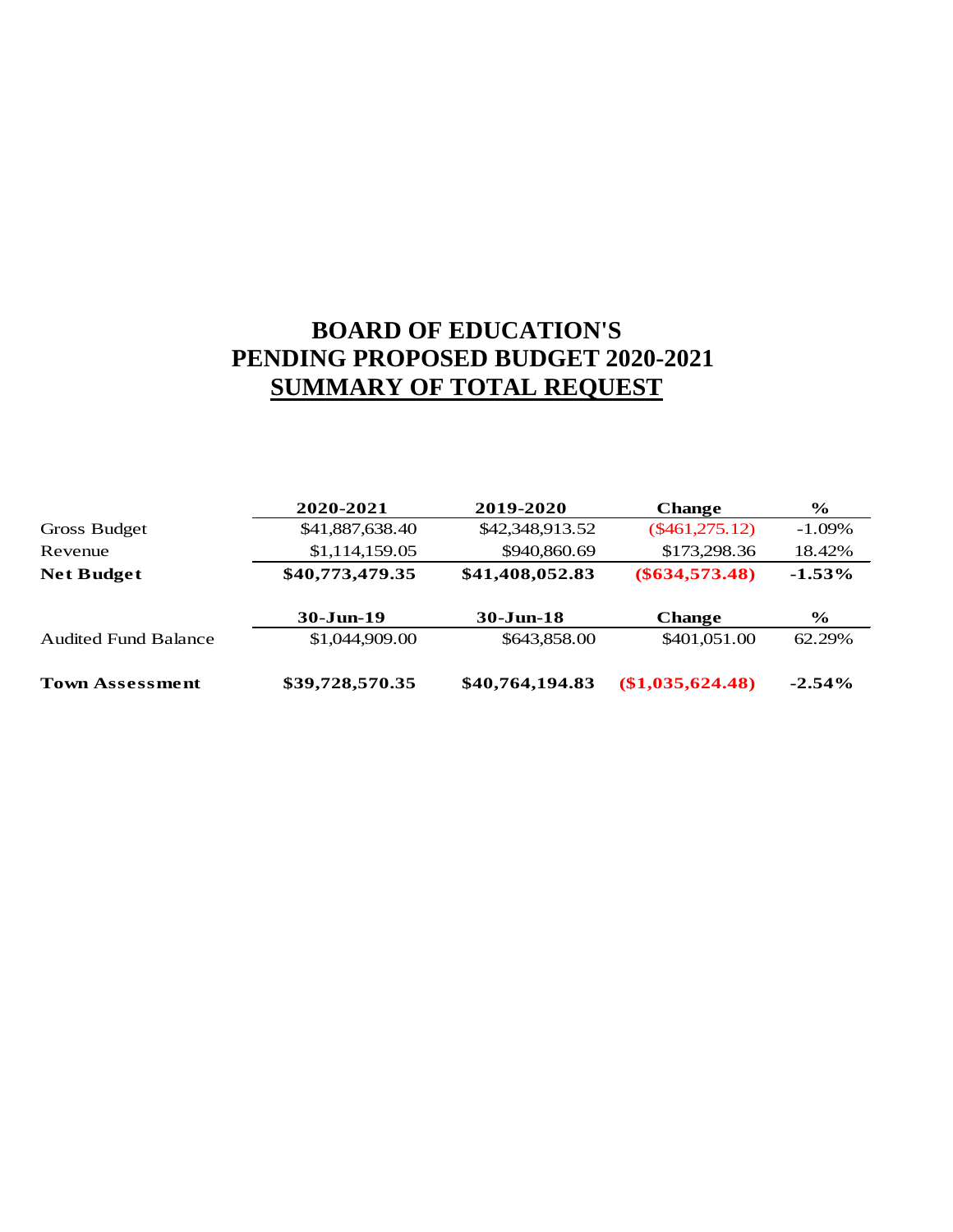# **BOARD OF EDUCATION'S PENDING PROPOSED BUDGET 2020-2021 REVENUE COMPARISON**

| Pending Proposed Net Budget          | 40,773,479.35  | 41,408,052.83 | (634.573.48) | $-1.53\%$ |
|--------------------------------------|----------------|---------------|--------------|-----------|
| <b>Total Projected Revenue</b>       | (1,114,159.05) | (940.860.69)  | 173,298.36   | $18.42\%$ |
| Earned Interest Investment           | (50,057,00)    | (50,057,00)   | 0.00         | $0.00\%$  |
| Earned Interest - Webster            | (1,200.00)     | (1,200.00)    | 0.00         | $0.00\%$  |
| Miscellaneous Revenue                | 0.00           | 0.00          | 0.00         | $0.00\%$  |
| Oak Hill Classroom Rental            | (32,600.00)    | (32,600.00)   | 0.00         | 0.00%     |
| <b>Preschool Tuition Peer Models</b> | (28,500.00)    | (30,000.00)   | (1,500.00)   | $-5.00\%$ |
| <b>ZREC Revenue</b>                  | (50,000.00)    | (38,610.00)   | 11,390.00    | 29.50%    |
| E- Rate Reimbursement                | (36,000.00)    | (36,600.00)   | (600.00)     | $-1.64\%$ |
| <b>Special Education Excess Cost</b> | (897, 698.05)  | (743,689.69)  | 154,008.36   | 20.71%    |
|                                      |                |               |              |           |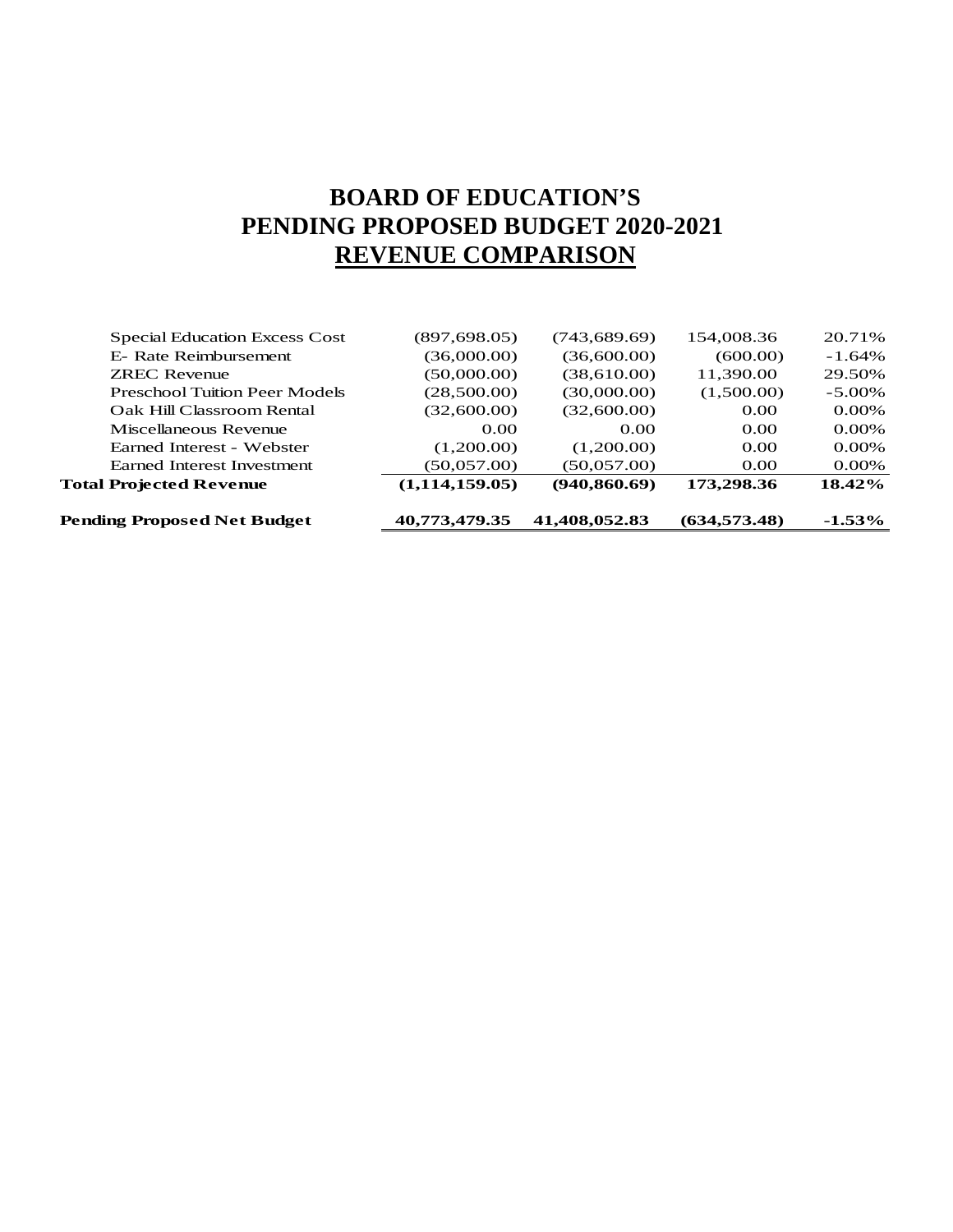# **BOARD OF EDUCATION'S PENDING PROPOSED BUDGET 2020-2021 ANNUAL ENROLLMENT HISTORY**

|                    | <b>Total</b>    | <b>Haddam</b>   | Killingworth    |
|--------------------|-----------------|-----------------|-----------------|
| <b>Budget Year</b> | <b>Students</b> | <b>Students</b> | <b>Students</b> |
| 2010-11            | 2492            | 1353            | 1139            |
| $2011 - 12$        | 2392            | 1333            | 1059            |
| 2012-13            | 2321            | 1335            | 986             |
| $2013 - 14$        | 2277            | 1328            | 949             |
| 2014-15            | 2188            | 1287            | 901             |
| $2015 - 16$        | 2135            | 1248            | 887             |
| 2016-17            | 2116            | 1252            | 864             |
| 2017-18            | 2067            | 1228            | 839             |
| 2018-19            | 2029            | 1196            | 833             |
| 2019-20            | 1961            | 1204            | 757             |